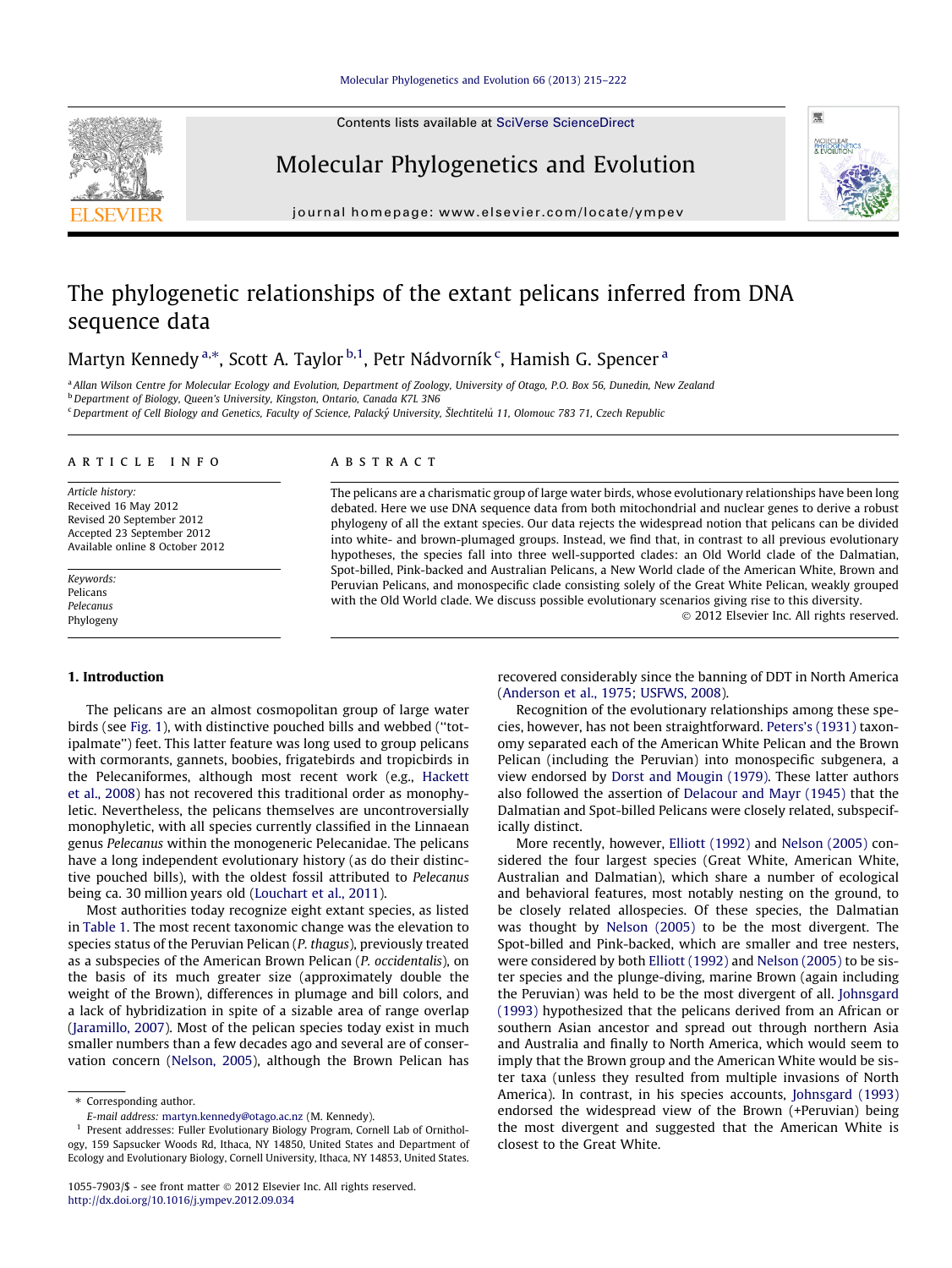<span id="page-1-0"></span>

Fig. 1. Approximate distributions of the world's pelican species (after [Nelson, 2005\)](#page-7-0). Gray – American White Pelican, Pelecanus erythrorhynchos. Brown – Brown Pelican Pelecanus occidentalis. Orange – Peruvian Pelican, Pelecanus thagus. Green – Great White Pelican, Pelecanus onocrotalus. Pink – Pink-backed Pelican, Pelecanus rufescens. Blue – Dalmatian Pelican, Pelecanus crispus. Red - Spot-billed Pelican, Pelecanus philippensis. Yellow - Australian Pelican, Pelecanus conspicillatus. The overlapping regions between the Great White/Pink-backed and Great White/Dalmatian are shown by hatched colors. The distributions for the Great White and Brown pelicans show the breeding ranges (and not those described as ''non-breeding'' and ''occurs'') from [Nelson's \(2005\)](#page-7-0) Fig. 5.3. (For interpretation of the references to color in this figure legend, the reader is referred to the web version of this article.)

Trees derived from genetic data, however, do not agree. [Sibley](#page-7-0) [and Ahlquist's \(1990\)](#page-7-0) UPGMA tree based on DNA–DNA hybridization data omitted the Peruvian, Dalmatian and Spot-billed, but implied rather different relationships: unexpectedly, the American White and Pink-backed were sister species, this pair being sister to the Great White and, in turn, this triplet was sister to the Australian, with the Brown the most divergent.

In this paper we investigate the phylogeny of the pelicans, sampling all recognized species and deriving robust, wellsupported trees based on both mitochondrial and nuclear DNA sequence data. Our phylogeny contradicts all the views summarized above, although it has elements of them all, and allows for an interpretation of pelican evolution that makes sense in light of biogeography.

### 2. Materials and methods

Tissue or blood from all living species of pelican was obtained from a number of sources (see [Table 1](#page-2-0)). Given the relationships found in [Hackett et al. \(2008\)](#page-6-0) samples from a Shoebill, gannet, cormorant and frigatebird were selected for use as outgroups. Total genomic DNA was extracted from each of the samples using a phenol/chloroform extraction, a 5% Chelex 100 solution or the DNeasy Tissue Kit (Qiagen) (e.g., see [Kennedy and Spencer, 2004; Spencer](#page-7-0) [et al., 2006\)](#page-7-0). Negative controls were included with each extraction. Following extraction, the DNA was amplified for five mitochondrial genes (the 12S ribosomal RNA gene, the overlapping ATPase-8 and -6 genes, the NADH dehydrogenase subunit 2 gene [ND2] and the cytochrome oxidase subunit I gene  $[COI]$ ) and the nuclear  $\beta$ -fibrinogen intron 7 (FIB7). The polymerase chain reaction (PCR) was used to amplify these regions with  $45^{\circ}$ C annealing for ATPase-8 and -6 and the barcoding region of COI,  $50^{\circ}$ C annealing for the other COI fragment, ND2 and FIB7, and  $55^{\circ}$ C annealing for 12S. For 12S, ATPase and part of COI we used the primers and followed the procedures described in [Kennedy and Spencer \(2004\)](#page-7-0), e.g., using the primers COIf and COIa (see [Palumbi, 1996\)](#page-7-0) for COI. For the other COI fragment (the barcoding region) we used either the primer pair BirdF1 and BirdR1 or (more commonly) FalcoFA and VertR1 from [Kerr et al. \(2007\).](#page-7-0) This barcoding fragment overlapped with the fragment produced by the COIf and COIa primer pair, and they could subsequently be combined (or were sometimes amplified as a single piece using the FalcoFA and COIa primer combination). For ND2 the primer pair Av5199tMetF (5'-GGTCAGCTAAATAAGCTATCGGG-3') (know as L-Met3841 in [Lloyd,](#page-7-0) [2003\)](#page-7-0) and Av6314tTrpR (5'-CTCTTRTTTAAGGCTTTGAAGG-3') (a modified version of H6313 from [Sorenson et al., 1999\)](#page-7-0) were used (Gillian Gibb, pers. comm.). For FIB7 the primers FIB-BI7U and FIB-BI7L ([Prychitko and Moore, 1997\)](#page-7-0) were used.

The PCR conditions were an initial denaturation step of 94  $°C$ (3 min), followed by 40 cycles of  $94 \text{ °C}$  (30 s), variable annealing temperatures (as described above) for 30 s to 1 min, and 72  $°C$ (1 min) and a final extension phase at  $72 °C$  for 4 min. Negative controls were included with each PCR reaction. The PCR products were either left unpurified or were purified using the PureLink PCR purification kit (Invitrogen), the High Pure PCR purification kit (Roche), or the Ultra-Sep Gel extraction kit (Omega), and then sequenced on an automated sequencer using the PCR primers for the majority of the genes and internal primers for 12S (see [Kennedy](#page-7-0) [and Spencer, 2004\)](#page-7-0).

The mitochondrial sequences were aligned by eye following the procedure outlined in [Kennedy et al. \(2000\)](#page-7-0). For 12S all gaps of more than one base were removed to avoid mistaken homology. The FIB7 sequences were initially aligned using ClustalX 2.0 ([Larkin et al., 2007](#page-7-0)) using the default settings before being finally aligned by eye. The sequences have been submitted to, or downloaded from, GenBank (Accession Nos. JX683910–JX683987, AY009321, AY009333, AY009345, AY009357, AY369042, AY369048, AY369052, AY369058, AY369059, AY369066, AY369072, AY941805, AY941809, DQ881957, EF101668, EF101673, and EF101684) and the data matrix and resultant phylogenetic tree to TreeBASE ([www.treebase.org\)](http://www.treebase.org). Phylogenetic analyses were performed with MrBayes ([Huelsenbeck and Ronquist, 2001;](#page-7-0) [Ronquist and Huelsenbeck, 2003\)](#page-7-0) for Markov-chain Monte-Carlo Bayesian analysis and posterior probabilities, PAUP<sup>\*</sup> version 4b10 ([Swofford, 2002\)](#page-7-0) for maximum parsimony (MP) and Neighbor-joining (NJ) bootstrap searches ([Felsenstein, 1985\)](#page-6-0) and PhyML 3.0 ([Guindon et al., 2010](#page-6-0)) for maximum likelihood (ML) bootstrap searches. We used the partition-homogeneity test ([Swofford,](#page-7-0) [2002\)](#page-7-0) to investigate whether the different gene sequences contain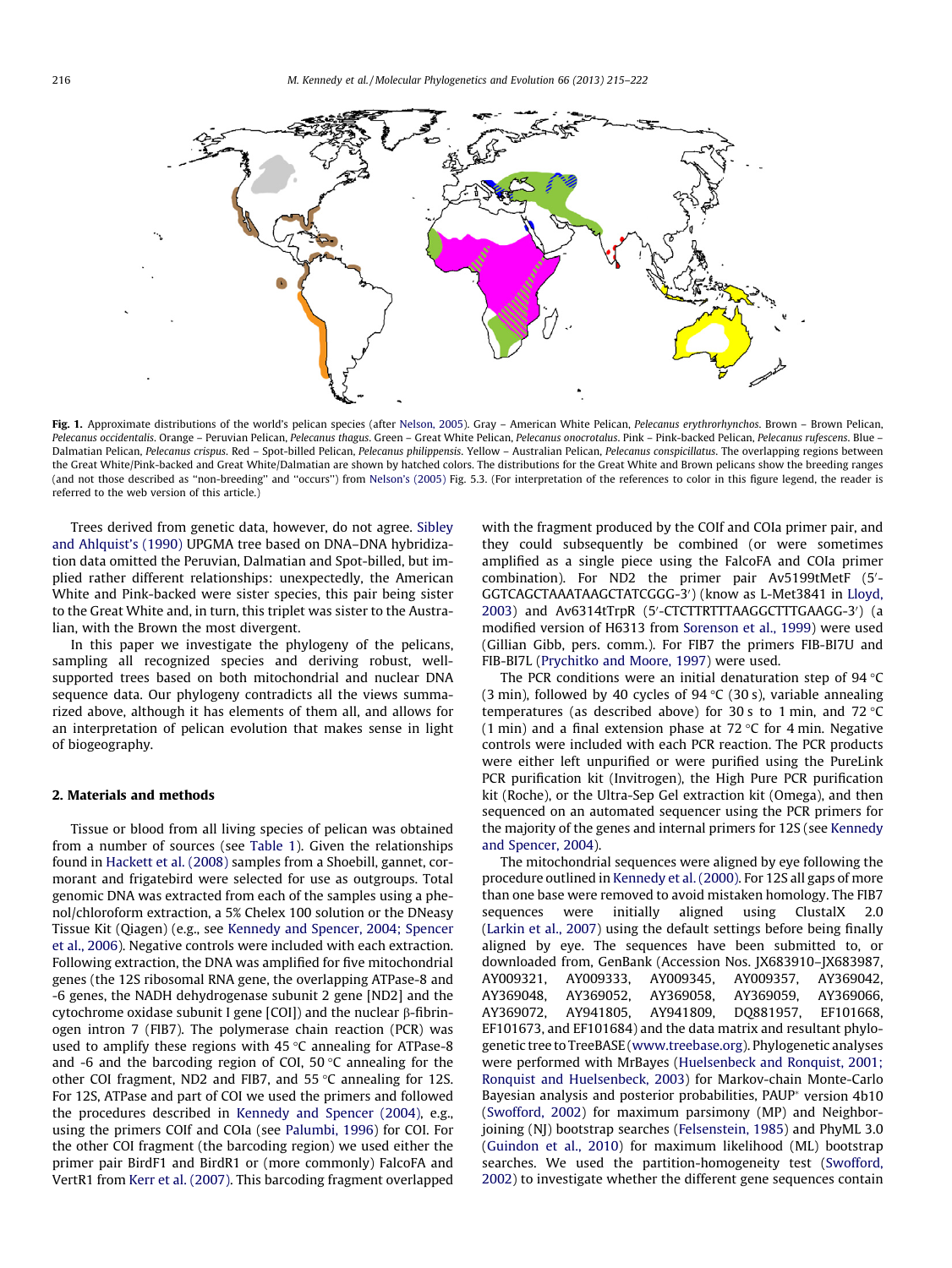#### <span id="page-2-0"></span>Table 1

Species used in the analysis.

| Species                                        | Voucher information/source of sample                                 | Collection location                      |  |  |  |  |  |  |
|------------------------------------------------|----------------------------------------------------------------------|------------------------------------------|--|--|--|--|--|--|
| Magnificent Frigatebird<br>Fregata magnificens | Sample 5782, Museum of Natural Science at Louisiana State University | Mexico                                   |  |  |  |  |  |  |
| Australasian Gannet                            | Unvouchered sample (CD3), Martyn Kennedy                             | Hawke's Bay, New Zealand                 |  |  |  |  |  |  |
| Morus serrator                                 |                                                                      |                                          |  |  |  |  |  |  |
| Little Pied Cormorant                          | Sample 958, Museum of Victoria                                       | Australia                                |  |  |  |  |  |  |
| Phalacrocorax melanoleucos                     |                                                                      |                                          |  |  |  |  |  |  |
| Shoebill                                       | Unvouchered sample, Blair Hedges                                     | Unknown                                  |  |  |  |  |  |  |
| Balaeniceps rex                                |                                                                      |                                          |  |  |  |  |  |  |
| Australian Pelican                             | Sample 1883, Museum of Victoria                                      | Australia                                |  |  |  |  |  |  |
| Pelecanus conspicillatus                       |                                                                      |                                          |  |  |  |  |  |  |
| Dalmatian Pelican                              | Unvouchered sample (303005), Petr Nádvorník                          | Zoo Dvůr Králové (wild origin Romania)   |  |  |  |  |  |  |
| Pelecanus crispus                              |                                                                      |                                          |  |  |  |  |  |  |
| Dalmatian Pelican                              | Unvouchered sample (303018), Petr Nádvorník                          | Zoo Dvůr Králové (wild origin Unknown)   |  |  |  |  |  |  |
| Pelecanus crispus                              |                                                                      |                                          |  |  |  |  |  |  |
| American White Pelican                         | Samples 388009 and 395693, Field Museum                              | <b>USA</b>                               |  |  |  |  |  |  |
| Pelecanus erythrorhynchos                      |                                                                      |                                          |  |  |  |  |  |  |
| Brown Pelican                                  | Samples 5797 and 10336, Museum of Natural Science at Louisiana State | Louisiana, USA                           |  |  |  |  |  |  |
| Pelecanus occidentalis carolinensis            | University (presumed carolinensis from sampling location)            |                                          |  |  |  |  |  |  |
| Brown Pelican                                  | Sample ORN 90541, California Academy of Sciences                     | California, USA                          |  |  |  |  |  |  |
| Pelecanus occidentalis californicus            |                                                                      |                                          |  |  |  |  |  |  |
| Brown Pelican                                  | Sample ORN 91010, California Academy of Sciences                     | California, USA                          |  |  |  |  |  |  |
| Pelecanus occidentalis californicus            |                                                                      |                                          |  |  |  |  |  |  |
| Great White Pelican                            | Unvouchered sample (302006), Petr Nádvorník                          | Zoo Dvůr Králové (wild origin Romania)   |  |  |  |  |  |  |
| Pelecanus onocrotalus                          |                                                                      |                                          |  |  |  |  |  |  |
| Great White Pelican                            | Unvouchered sample (302009), Petr Nádvorník                          | Zoo Dvůr Králové (wild origin Romania)   |  |  |  |  |  |  |
| Pelecanus onocrotalus                          |                                                                      |                                          |  |  |  |  |  |  |
| Spot-billed Pelican                            | Unvouchered sample (594001), Petr Nádvorník                          | Zoo Dvůr Králové (wild origin Sri Lanka) |  |  |  |  |  |  |
| Pelecanus philippensis                         |                                                                      |                                          |  |  |  |  |  |  |
| Spot-billed Pelican                            | Unvouchered sample (594006), Petr Nádvorník                          | Zoo Dvůr Králové (wild origin Sri Lanka) |  |  |  |  |  |  |
| Pelecanus philippensis                         |                                                                      |                                          |  |  |  |  |  |  |
| Pink-backed Pelican                            | Unvouchered sample (418009), Petr Nádvorník                          | Zoo Dvůr Králové (wild origin Unknown)   |  |  |  |  |  |  |
| Pelecanus rufescens                            |                                                                      |                                          |  |  |  |  |  |  |
| Pink-backed Pelican                            | Unvouchered sample (418010), Petr Nádvorník                          | Zoo Dvůr Králové (wild origin Unknown)   |  |  |  |  |  |  |
| Pelecanus rufescens                            |                                                                      |                                          |  |  |  |  |  |  |
| Peruvian Pelican                               | Unvouchered sample (Chile31), Scott Taylor                           | Chile                                    |  |  |  |  |  |  |
| Pelecanus thagus<br>Peruvian Pelican           |                                                                      |                                          |  |  |  |  |  |  |
|                                                | Unvouchered sample (Peru44), Scott Taylor                            | Peru                                     |  |  |  |  |  |  |
| Pelecanus thagus                               |                                                                      |                                          |  |  |  |  |  |  |

Note: The samples collected from the Zoo Dvur Králové birds are identified by the birds Zoo breeding book number.

similar signals and could thus be analyzed as a single data set. For visualization purposes the gannet, cormorant and frigatebird were defined as outgroup taxa (see [Hackett et al., 2008\)](#page-6-0).

The models of nucleotide substitution for the Bayesian analysis were selected using the Akaike Information Criterion of Modeltest 3.7 [\(Posada and Crandall, 1998](#page-7-0)). The models selected for each gene region were sub-models of GTR+I+G with more than two substitution types (GTR+I+G for 12S, TIM+I+G for ATPase, GTR+I+G for ND2, TrN+G for COI, and TVM for FIB7); thus, it is more appropriate to use six, rather than two, substitution types with each partition (gene).

Bayesian analysis was performed using MrBayes v3.1.2 with the maximum likelihood model employing 6 substitution types (''nst = 6'') for each partition. For 12S, ATPase and ND2 rate variation across sites was modelled using a gamma distribution, with a proportion of the sites being invariant (''rates = invgamma''). For COI rate variation across sites was modelled using a gamma distribution, with none the sites being invariant (''rates = gamma''). For FIB7 the model selected had no rate variation across sites, and none of the sites were invariant (''rates = equal''). Trees were estimated for each partition individually (see Supplementary material), and for the combined mitochondrial data (see Supplementary material) and all of the partitions combined. For the combined datasets the different model parameters (e.g., shape, proportion of invariable sites, state frequency and substitution rate) were estimated for each partition separately. For all of the analyses the branch length priors were set to ''Unconstrained:Exponential(100)'' to account for potential branch length estimation problems (see [Brown et al., 2010](#page-6-0)). The Markov-chain Monte-Carlo searches were run twice with 4 chains for 5,000,000 generations, with trees being sampled every 100 generations. Convergence of the duplicate runs was assessed both in Tracer v1.4 ([Rambaut and Drummond, 2007\)](#page-7-0), and via the average standard deviation of split frequencies. Following this assessment, the first 10,000 trees, i.e., 1,000,000 generations, were discarded as ''burnin'' in each of the analyses.

Congruence with other measures of support was evaluated using NJ, MP and ML bootstrap analyses (for all datasets) and, on the combined dataset, spectral analysis. The NJ bootstrap analyses consisted of 10,000 replicates with GTR distances. The equally weighted MP bootstrap analyses consisted of 1000 replicates using a heuristic search (with 10 random addition sequence replicates and TBR branch-swapping). The ML bootstrap analyses consisted of 1,000 replicates with SPR and NNI branch-swapping and the appropriate model parameters estimated and optimized (for the combined datasets a GTR+I+G model was used). The program Spectrum 2.3 ([Charleston, 1998](#page-6-0)) was used to perform spectral analysis ([Hendy](#page-6-0) [and Penny, 1993\)](#page-6-0). In spectral analysis support for a split (a split is any bipartition of the set of sequences and thus equates to a branch in a tree) depends on the number of character columns in the alignment whose patterns correspond to that split, whereas the conflict for a split is the sum of the support for the splits that are incompatible with it. As a split may be incompatible with many other splits, its conflict may be much larger than its support. To make the level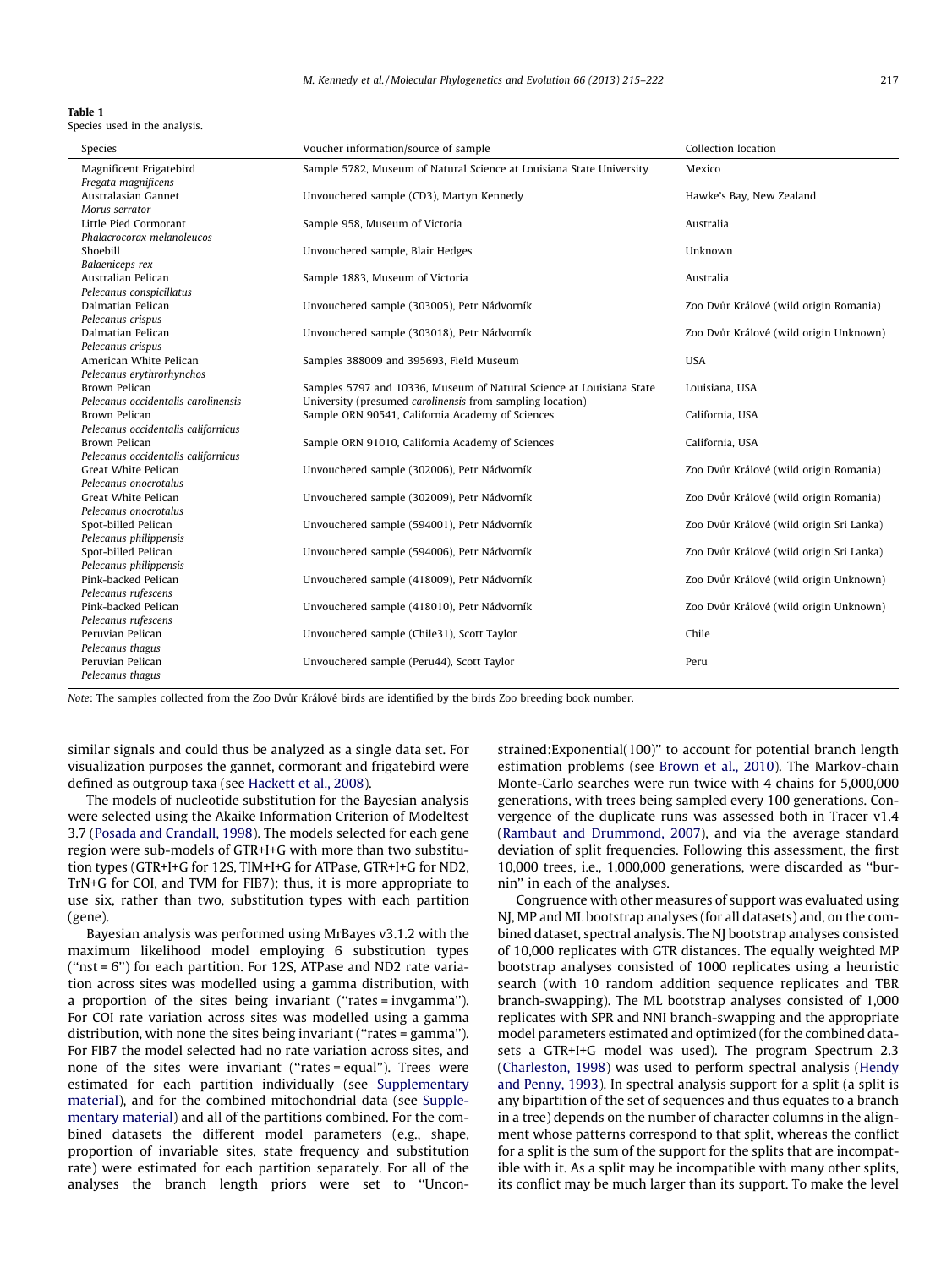| Table 2                       |  |
|-------------------------------|--|
| Dataset size and variability. |  |

| Fragment                   | Total length |      | # Of variable sites | # Of parsimony informative sites |
|----------------------------|--------------|------|---------------------|----------------------------------|
| 12S                        | 383          | 277  | 106                 | 60                               |
| ATPase-8 and -6            | 819          | 499  | 320                 | 222                              |
| ND <sub>2</sub>            | 1041         | 599  | 442                 | 293                              |
| <b>COI</b>                 | 1262         | 881  | 381                 | 280                              |
| Combined mitochondrial DNA | 3505         | 2256 | 1249                | 855                              |
| FIB7                       | 934          | 736  | 198                 | 75                               |
| All combined               | 4439         | 2992 | 1447                | 930                              |

of conflict comparable to the level of support the conflict values are normalized (see [Lento et al., 1995](#page-7-0)). Spectrum computes the support and conflict for all the terminal and possible internal branches, a threshold (in this case 0.0005) is used to avoid calculating extremely low, biologically irrelevant, support values. The resulting spectrum is plotted as a bar chart (see [Lento et al., 1995\)](#page-7-0), which allows the level of support and conflict for the internal (possibly mutually exclusive) branches of interest to be visually compared.

An approximation of the timing of the splits was made using a rate used previously for the Pelecaniformes, an average rate of 2% per million years (for the mitochondrial genes only), by [Kennedy](#page-7-0) [and Spencer \(2004\).](#page-7-0) Given the inherent uncertainly in mean rates like this we also evaluated other rates of sequence divergence, e.g., 0.2% per million years for transversions alone (see [Kennedy et al.,](#page-7-0) [2000\)](#page-7-0). We evaluated hypotheses about the evolution of nest type in the pelicans (see [Nelson, 2005\)](#page-7-0) by mapping nest type onto our phylogeny using MacClade 4.08 [\(Maddison and Maddison, 2005\)](#page-7-0).

## 3. Results

Our alignments resulted in a 383 bp fragment of 12S, a 819 bp fragment of ATPase-8/ATPase-6, 1041 bp of ND2, a 1262 bp fragment of COI, and a 934 bp fragment of FIB7. As an indication of the level of variation in each marker (and the combined data), the numbers of constant, variable and parsimony informative sites per fragment are shown in Table 2. As expected, the level of variation differed between the fragments with, for example, the nuclear fragment, FIB7, having a lower proportion of variable sites than the mitochondrial fragments.

A partition-homogeneity (PH) test showed that there was no significant difference in the phylogenetic signals among the mitochondrial sequences (1000 replicates,  $P = 0.208$ ) and hence they were analyzed as a single 3505 bp dataset (see Supplementary material). A PH test showed that there was no significant difference in the phylogenetic signals among all the different sequence partitions (i.e., the mitochondrial genes and FIB7; 1000 replicates,  $P = 0.089$ ) and hence they were subsequently analyzed as a single 4439 bp dataset. Interestingly, excluding the gannet, cormorant and frigatebird outgroups from the PH test for the mitochondrial genes made little difference to the results (1000 replicates,  $P = 0.233$ ), whereas it made more of a difference for all the different sequence partitions (i.e., the mitochondrial genes and FIB7; 1000 replicates,  $P = 0.338$ ). This finding suggests that there really in no incongruence between the phylogenetic signals among all the different sequence partitions, particularly within the ingroup.

Our results (see [Fig. 2](#page-4-0)) show an OldWorld grouping of the Dalmatian, Spot-billed and Pink-backed Pelicans is sister to the Australian Pelican and this clade is in turn sister to the Great White Pelican. The New World species also form a monophyletic group, separate from the OldWorld taxa [\(Fig. 2\)](#page-4-0). Each of the species is monophyletic in the combined tree ([Fig. 2](#page-4-0)), with strong posterior probabilities and bootstrap support (spectral analysis shows support, with no conflict, for the monophyly of each species, [Fig. 3\)](#page-4-0). All but three of the branches in the combined tree are very strongly supported by posterior probabilities and bootstrapping (as shown by the asterisks). Of the less well-supported branches, branch O, the grouping of the Dalmatian and the Spot-billed Pelicans is nevertheless strongly supported (0.99 posterior probability and bootstraps of 77–97%) and, although it has relatively low spectral support [\(Fig. 3](#page-4-0)), it has no conflicting splits (above the relatively low threshold used). Branch P, the grouping of the California Brown Pelican subspecies individuals, has relatively weak posterior probability and bootstrap support and the lowest spectral support (so low at 0.000264953, that it was below our threshold and had to be calculated using the ''Evaluate Bipartition'' option in Spectrum) of the branches in our tree, but no conflict. Branch N, which groups the GreatWhite Pelican with the Dalmatian, Spot-billed, Pink-backed and Australian Pelicans also has relatively weak posterior probability and bootstrap support (see [Fig. 2](#page-4-0)), with relatively low spectral support and some, though much less, conflict from 2 splits (see [Fig. 3\)](#page-4-0).

## 4. Discussion

The tree for the combined dataset ([Fig. 2](#page-4-0)) shows three species groups within the pelicans. The tree unequivocally recovers the three New World species as a monophyletic group (branch G) and finds a strongly supported Old World clade of the Dalmatian, Spot-billed and Pink-backed Pelicans (branch D), with the Australian Pelican as their sister (branch E), also with strong support. The third group, consisting solely of the Great White Pelican (branch B), is then sister to this group of four (branch N), but its placement has relatively weak statistical support (spectral analysis shows relatively low support and some, though much less, conflict from 2 splits for split N, [Fig. 3\)](#page-4-0). These relationships are also found in most of the single-gene trees (see Supplementary material), with the most frequent exceptions being those for the two leastinformative genes, FIB7 and 12S, where the issue is usually one of poor resolution. The slight ambiguity about the position of the Great White Pelican in our combined analysis (i.e., branch N) appears to be caused by weak conflicting signals in some of the genes. The Great White Pelican is weakly placed by 12S and ATPase as sister to all the other extant pelicans, whereas COI very weakly places it as sister to the three New World species. Nevertheless, in spite of these weakly conflicting signals the combined mitochondrial data, like the combined dataset, places the Great White Pelican as sister to the Dalmatian, Spot-billed, Pink-backed and Australian Pelicans (see Supplementary material).

The combined phylogeny thus splits the pelicans into a New World (branch G) and two Old World groups (branches B and E). Most emphatically, our data reject the recent notion (e.g., [Sibley](#page-7-0) [and Ahlquist, 1990; Johnsgard, 1993; Nelson, 2005\)](#page-7-0) that pelicans can be divided into white- and brown-plumaged groups. Using the ''Evaluate Bipartition'' option in Spectrum we calculated the support for a split grouping all the white-plumaged pelicans together, this grouping received no support and very high conflict  $(-0.0177777)$  from seven conflicting splits. The clustering of the three American species, however, fits with [Johnsgard's \(1993\)](#page-7-0) evolutionary scenario (which implied a single colonization of North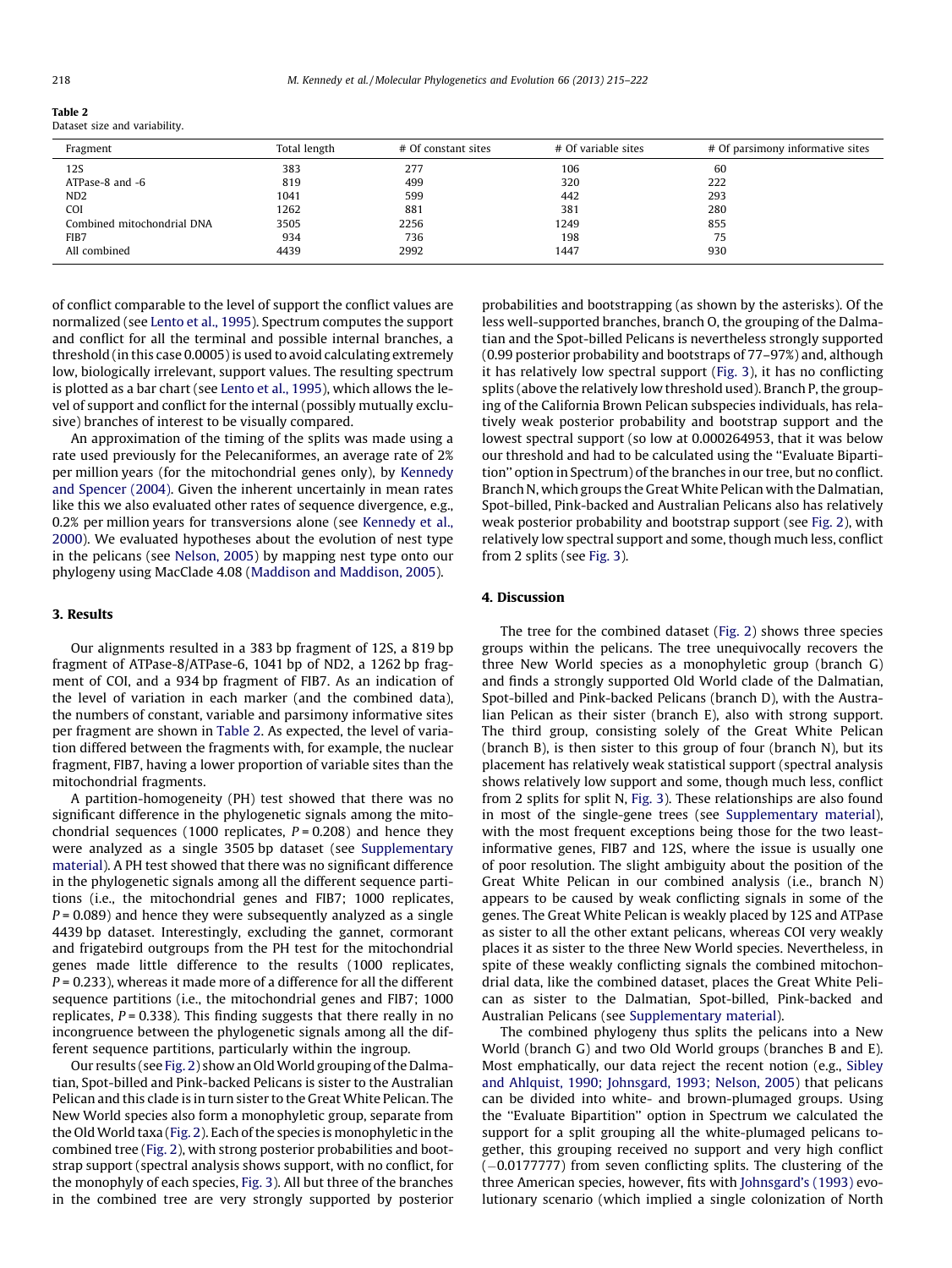<span id="page-4-0"></span>

0.02 substitutions/site

Fig. 2. The Bayesian phylogram for the combined dataset. The numbers associated with the branches represent posterior probabilities from Bayesian MCMC searches, ML bootstrap values (bold), equally weighted MP bootstrap values, and NJ bootstrap values (italic). Bootstrap values  $\geqslant$  50% are shown. The asterisks indicate strong support from all of these measures, i.e., a Bayesian posterior probability of 0.95 and above and bootstrap values of 90% and above. The letters associated with the branches are labels for the splits from the spectral analysis (see Fig. 3). MP bootstrapping (like the other methods) favoured branch N, but with a value below 50% (44%).



Fig. 3. The support/conflict spectrum with the Tamura–Nei distance option. The letters above the bars are the labels for the internal branches (splits) discussed and shown (e.g., see Fig. 2). The splits are ordered left to right by their (positive) support values (i.e., expected number of substitutions per site), with the (negative) conflict values normalized following [Lento et al. \(1995\).](#page-7-0) The support values are differentiated into internal and terminal branches. The support value for split P fell below the threshold and was calculated using the ''Evaluate Bipartition'' option in Spectrum. The labels below the bars show the taxon of each terminal split and the number of splits (with support about the threshold level) that conflict with each split (>0).

American) that the pelicans derived from an African or southern Asian ancestor and spread out through northern Asia and into North America (as well as into Australia). Moreover, our tree is not incompatible with [Peters's \(1931\)](#page-7-0) taxonomy (assuming the Great White Pelican does indeed cluster with the other Old World species). All the same, neither of these authors (nor anyone else, so far as we are aware) has suggested a sister relationship between the American White Pelican and the Brown + Peruvian clade; unanimously, opinion has been that the Brown and Peruvian Pelicans are the most different from all other pelicans.

The genetic distances between the American White and the Brown + Peruvian (6.27–6.57%, [Table 3](#page-5-0)) suggest that the separation of these two clades is evolutionarily long-standing. A split between freshwater and coastal marine habitats may have resulted in the Brown and Peruvians's brown plumage, which could possibly be an adaptation to the wear and tear of salt water on feathers. In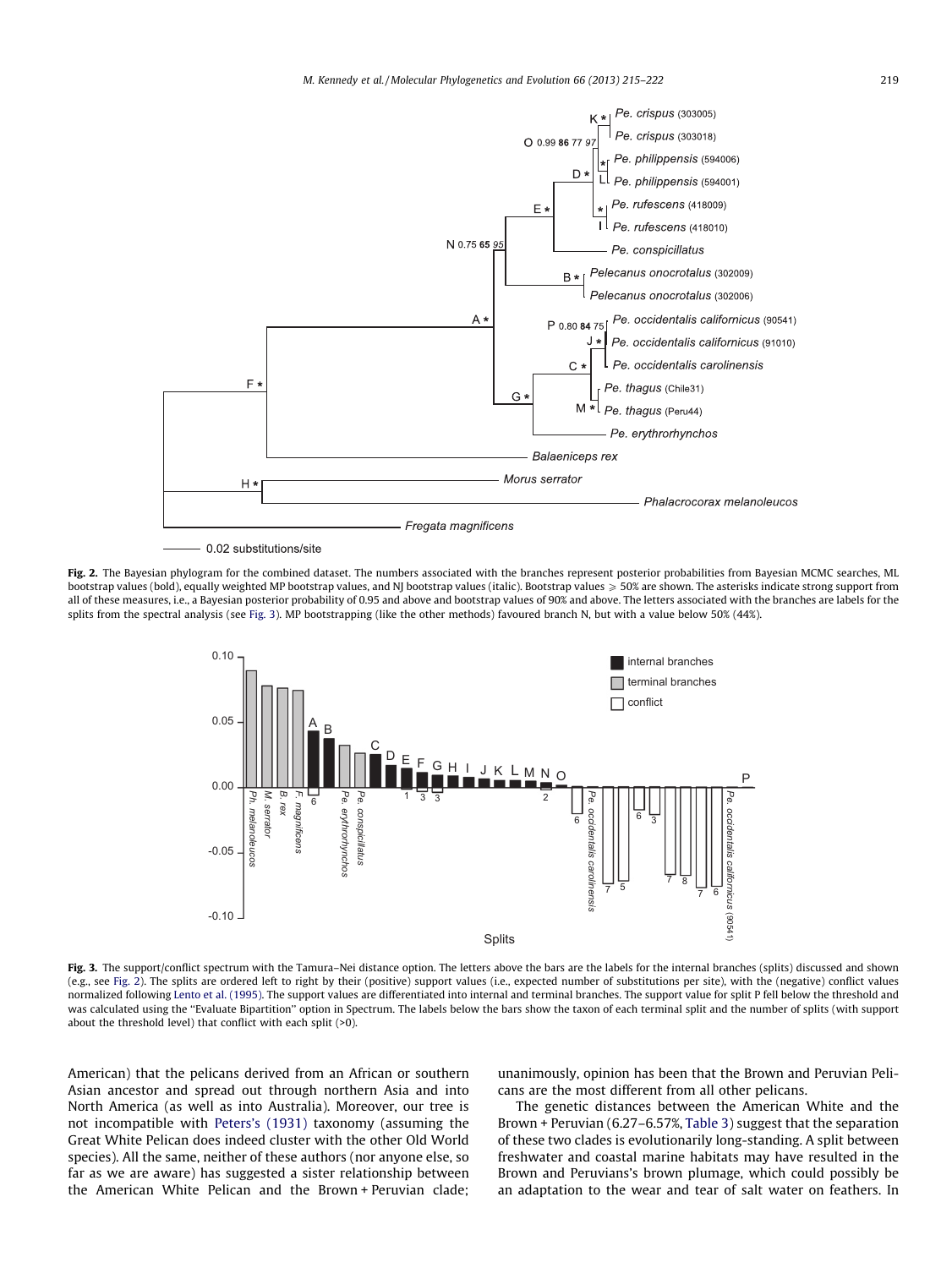<span id="page-5-0"></span>

General time-reversible distance matrix (percentage divergence).

|    |                                       |           | 2     | 3                        | 4          | 5.    | 6     |      |      | 9        | 10   | 11   | 12   | 13       | 14       | 15       | 16   | 17   | 18   | 19 |
|----|---------------------------------------|-----------|-------|--------------------------|------------|-------|-------|------|------|----------|------|------|------|----------|----------|----------|------|------|------|----|
|    | Fregata magnificens                   |           |       |                          |            |       |       |      |      |          |      |      |      |          |          |          |      |      |      |    |
|    | Morus serrator                        | $16.15 -$ |       |                          |            |       |       |      |      |          |      |      |      |          |          |          |      |      |      |    |
|    | Phalacrocorax melanoleucos            | 17.31     | 16.87 | $\overline{\phantom{a}}$ |            |       |       |      |      |          |      |      |      |          |          |          |      |      |      |    |
| 4  | Balaeniceps rex                       | 16.14     | 17.68 | 18.79                    |            |       |       |      |      |          |      |      |      |          |          |          |      |      |      |    |
| 5  | Pe. conspicillatus                    | 17.65     | 18.91 | 20.02                    | 16.11      |       |       |      |      |          |      |      |      |          |          |          |      |      |      |    |
| 6  | Pe. crispus (303005)                  | 17.08     | 18.57 | 19.37                    | 16.07      | 5.12  |       |      |      |          |      |      |      |          |          |          |      |      |      |    |
|    | 7 Pe. crispus (303018)                | 17.17     | 18.54 | 19.62                    | 16.06 5.18 |       | 0.02  |      |      |          |      |      |      |          |          |          |      |      |      |    |
| 8  | Pe. erythrorhynchos                   | 17.44     | 17.93 | 19.65                    | 15.95      | 8.49  | 8.79  | 8.82 |      |          |      |      |      |          |          |          |      |      |      |    |
| 9  | Pe. occidentalis carolinensis         | 17.12     | 17.96 | 19.34                    | 16.58      | 8.68  | 8.24  | 8.27 | 6.57 |          |      |      |      |          |          |          |      |      |      |    |
| 10 | Pe. occidentalis californicus (90541) | 17.07     | 17.87 | 19.23                    | 16.51      | 8.64  | 8.12  | 8.18 | 6.52 | $0.16 -$ |      |      |      |          |          |          |      |      |      |    |
|    | Pe. occidentalis californicus (91010) | 17.04     | 17.88 | 19.23                    | 16.48      | 8.54  | 8.01  | 8.08 | 6.47 | 0.11     | 0.05 |      |      |          |          |          |      |      |      |    |
| 12 | Pe. onocrotalus (302009)              | 16.88     | 18.09 | 19.60                    | 16.10      | 7.92  | 7.53  | 7.56 | 8.40 | 8.37     | 8.37 | 8.26 |      |          |          |          |      |      |      |    |
| 13 | Pe. onocrotalus (302006)              | 16.91     | 18.11 | 19.64                    | 16.18      | 7.94  | 7.56  | 7.58 | 8.44 | 8.42     | 843  | 832  | n nn |          |          |          |      |      |      |    |
| 14 | Pe. philippensis (594006)             | 17.52     | 18.80 | 19.59                    | 16.30      | 5 1 1 | 1.13  | 1.19 | 8.82 | 8.42     | 8.31 | 8.20 | 7.56 | $7.57 -$ |          |          |      |      |      |    |
| 15 | Pe. philippensis (594001)             | 17.53     | 18.71 | 19.63                    | 16.27      | 5 1 4 | 1 1 0 | 1.16 | 8.85 | 8.45     | 8.34 | 8.23 | 7.59 | 7.60     | $0.07 -$ |          |      |      |      |    |
| 16 | Pe. rufescens (418009)                | 17.51     | 18.77 | 19.65                    | 16.32      | 5.07  | 1.55  | 1.57 | 9.02 | 8.50     | 8.39 | 8.29 | 7.62 | 7.65     | 1.54     | $1.56 -$ |      |      |      |    |
| 17 | Pe. rufescens (418010)                | 17.48     | 18.74 | 19.62                    | 16.30      | 5.07  | 1.55  | 1.57 | 9.02 | 8.50     | 8.40 | 8.29 | 7.62 | 7.65     | 1.54     | 1.56     | 0.00 |      |      |    |
| 18 | Pe. thagus (Chile31)                  | 17.17     | 17.84 | 19.22                    | 16.15      | 8.33  | 7.92  | 8.03 | 6.27 | 1.23     | 1.27 | 1.18 | 8.02 | 8.05     | 8.18     | 8.21     | 8.21 | 8.21 |      |    |
| 19 | Pe. thagus (Peru44)                   | 17.13     | 17.84 | 19.16                    | 16.17      | 8.34  | 7.91  | 8.04 | 6.27 | 1.23     | .27  | 1.18 | 8.03 | 8.05     | 8.18     | 8.21     | 8.21 | 8.22 | 0.00 |    |

contrast, genetic distances between the Brown and Peruvian Pelicans are relatively small (1.18–1.27%, Table 3) and, unsurprisingly, all our trees position them as sister to one another (with very high support). Spectral analysis also shows that the branch grouping the Brown and Peruvian Pelicans (C) is one of the best-supported branches in the tree, with no conflict. The Brown and Peruvian Pelicans could be argued to have speciated recently as the result of allopatry and, assuming so, we can approximate the timing of this split. If we follow [Kennedy and Spencer \(2004\)](#page-7-0) and use an average rate of 2% per million years (for the mitochondrial genes only) we get an estimate of 0.77 million years ago (mya). (Following [Ken](#page-7-0)[nedy et al. \(2000\)](#page-7-0) and using a rate of 0.2% per million years for transversions alone gives a similar estimate, 0.64 mya.) Even if this rate of 2% per million years is too high (see [Pereira and Baker,](#page-7-0) [2006\)](#page-7-0), its halving (which may be more appropriate for mitochondrial genes, at least for deep avian phylogeny; see [Pacheco et al.,](#page-7-0) [2011\)](#page-7-0) would only increase our estimate to 1.54 mya. Each of these estimates is close to the dates found previously by [Patterson et al.](#page-7-0) [\(2011\)](#page-7-0) for the geographically parallel Blue-footed and Peruvian Booby split (see [Taylor et al., 2012\)](#page-7-0). [Patterson et al. \(2011\)](#page-7-0) estimated this split at 0.8 and 1.1 mya, and, following from the findings of [Taylor et al. \(2012\)](#page-7-0), suggested that the environmental gradient created by non-terrestrial barriers such as the Humboldt Current meeting the Equatorial Counter Current in northern Peru may have facilitated this divergence. Given the concordance between [Patterson et al. \(2011\)](#page-7-0) and our estimates of divergence time and the birds' distributions, it is possible that similar pressures (e.g., partial barriers created by oceanography combined with different selective regimes in the different environments) facilitated the divergence of the Brown and Peruvian Pelicans.

Like the American White and the Brown + Peruvian group, the trio of the Dalmatian, Spot-billed and Pink-backed Pelicans is also not one previously recognized. Previous workers have, however, argued that different pairs of these are each other's closest relatives: [Delacour and Mayr \(1945\)](#page-6-0) and [Dorst and Mougin \(1979\)](#page-6-0) paired the Dalmatian and Spot-billed; [Johnsgard \(1993\)](#page-7-0) the Pinkbacked and Spot-billed. Our combined dataset favors the former with good statistical support; the genetic distances between our Dalmatian and Spot-billed samples are the smallest betweenspecies comparisons in Table 3 at 1.10–1.19%. Interestingly, the breeding ranges of these three species do not appear to overlap ([Johnsgard, 1993](#page-7-0)) and they seem likely to be the result of almost simultaneous allopatric speciation. None of the pairwise genetic distances within this trio exceed 1.57% (Table 3). Using the rate of 2% per million years (for the mitochondrial genes only) these splits would be dated at  $\sim 0.7$  mya for the Dalmatian and Spot-billed and  $\sim$ 1 mya for the Pink-backed and Dalmatian + Spot-billed, suggesting that only  $\sim$ 300,000 years separated these divergences (using a mean rate of 1% per million years instead would simply double this estimate to  $\sim$  600,000 years). Thus, the speciation events are not particularly distinct from one another and could be considered almost contemporaneous. The Australian Pelican's position as sister to these three species fits with [Johns](#page-7-0)[gard's \(1993\)](#page-7-0) suggestion that it diverged from a south Asian ancestor, although this separation clearly preceded speciation within the trio. Genetic distances from the Australian to these latter species are all more than three times those within the trio (5.07–5.18%, Table 3).

The degree of separation of the Great White Pelican from all other species is another unexpected finding. We note, however, that the range of this species overlaps significantly with two others (Pink-backed and Dalmatian), the largest number of species overlapped with and largest area of overlap for any pelican (see [Fig. 1](#page-1-0)). Maybe the larger evolutionary distance alleviates possible ecological competition. For example, although the Pink-backed and Great White Pelicans co-occur over large parts of Africa, they have evolved different sizes and foraging strategies: the smaller Pink-backed Pelican usually forages individually in the shallows, close to shore, whereas the weightier Great White Pelican most often forages socially in deeper water ([Johnsgard, 1993\)](#page-7-0).

Given that [Elliott \(1992\)](#page-6-0) and [Nelson \(2005\)](#page-7-0) considered the four largest species (Great White, American White, Australian and Dalmatian) to be closely related allospecies because they share features like nesting on the ground, it is worthwhile evaluating how size and nesting behavior may have evolved. We calculated the support and conflict for a split grouping all these four largest species together (as would be expected if size and ground nesting were synapomorphic), but it received no support and extremely high conflict  $(-0.0672115)$  from 12 conflicting splits.

Given the distribution of ground nesting in the pelicans and the topology of our tree (see [Fig. 4\)](#page-6-0), we suggest that tree nesting evolved independently in the Spot-billed and Pink-backed Pelicans (which may have evolved their smaller morphologies as they moved from ground nesting to tree nesting). We note that our hypothesis is consistent with the almost simultaneous allopatric speciation of this group. Alternatively, tree nesting may have evolved once in Pink-backed and Dalmatian + Spot-billed ancestor, and the Dalmatian subsequently moved back to ground nesting.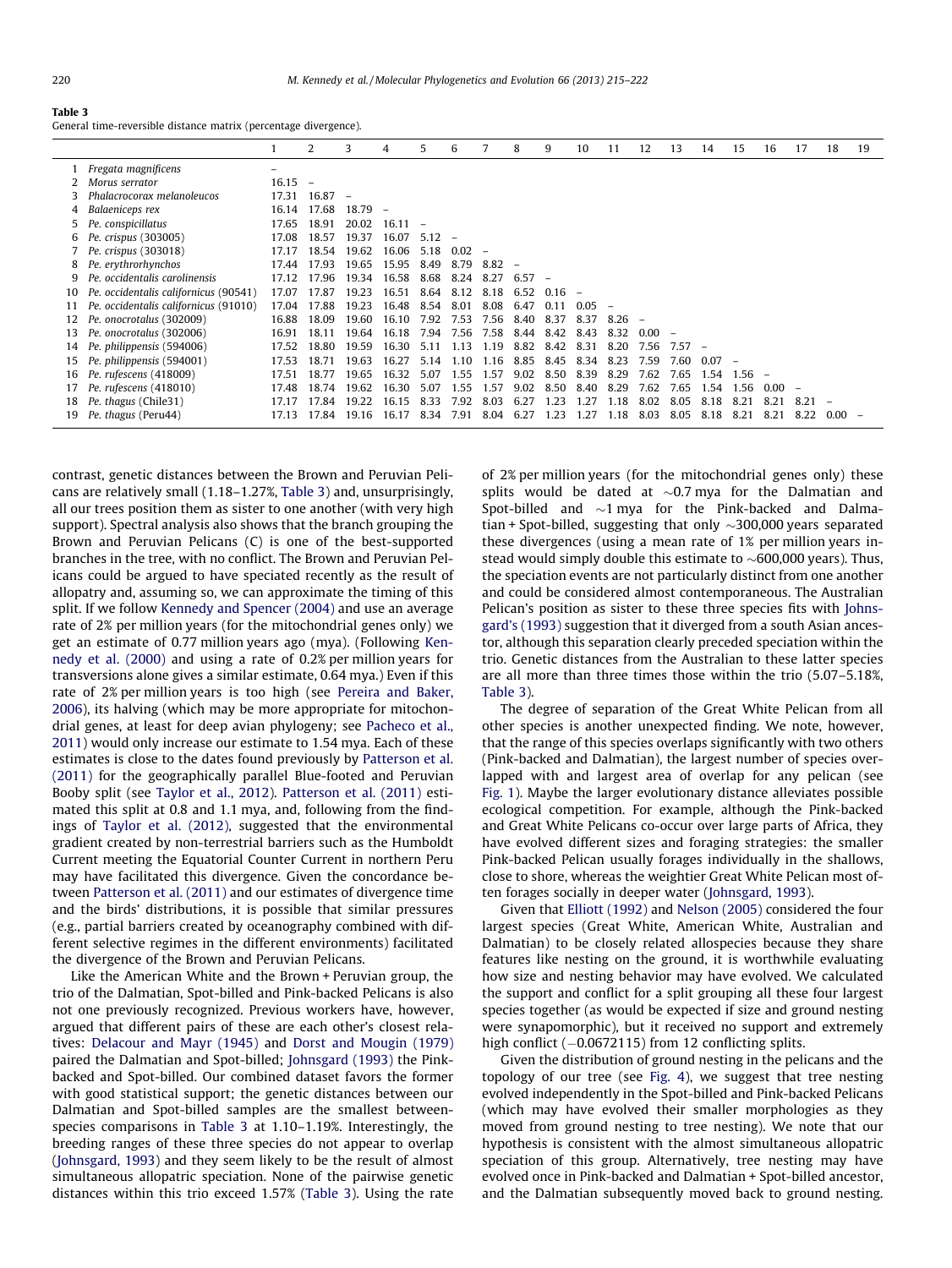<span id="page-6-0"></span>

Fig. 4. Nest type mapped (for the pelicans only) onto our phylogeny ([Fig. 2,](#page-4-0) summarized to include species only). While there is some variability within some species the states are characterized by their usual assignment (i.e., the tree nesters are wholly or at least partly arboreal, see [Nelson, 2005\)](#page-7-0).

Some Brown Pelicans are arboreal (they have variable nesting strategies, from ground nesting to using stick nests in trees) implying that they independently evolved this trait (see Fig. 4). It seems most reasonable to deduce that ground nesting is the ancestral trait in pelicans (given that it spans the root of the pelican part of our tree, see Fig. 4), a finding reinforced by the shoebill also being a ground nester, and thus it is not a useful character for grouping pelicans.

Finally, our trees allow us to make some taxonomic recommendations. The genetic distances among pelicans are all  $\leq 9.02\%$  and so we recommend that the use of a single genus be maintained. It would be possible to use a subgenus (or possibly two) for the American clade, but the uncertainty in the position of the Great White Pelican suggests that a further subgenus would then be needed for the remaining four Old World species. We doubt that the differences among pelicans warrant such fine taxonomic divisions. All currently recognized species, including the Peruvian, are well supported and should also be retained.

# Acknowledgments

We thank the following people and institutions for kindly supplying samples for DNA sequencing: B. Hedges, California Academy of Sciences (loan #1322) – M. Flannery, Field Museum – S. Hackett, Museum of Natural Science at Louisiana State University – D. Dittmann, Museum of Victoria – L. Christidis, N.W. Longmore, New Zealand Department of Conservation – C. Duffy, Universidad Andres Bello - A. Simeone, C. Zavalaga, and Zoo Dvůr Králové (Czech Republic). We also thank Gillian Gibb (and David Penny's group's primer database) at Massey University for their ND2 primers, and Vicki Friesen for support with this project. Comments from two anonymous reviewers also led to improvements in the paper. This research was supported by the University of Otago and by the Allan Wilson Centre for Molecular Ecology and Evolution (HGS).

#### Appendix A. Supplementary material

Supplementary data associated with this article can be found, in the online version, at [http://dx.doi.org/10.1016/j.ympev.2012.](http://dx.doi.org/10.1016/j.ympev.2012.09.034) [09.034](http://dx.doi.org/10.1016/j.ympev.2012.09.034).

## References

- Anderson, D.W., Jehl, J.R., Risebrough, R.W., Woods, L.A., Deweese, L.R., Edgecomb, W.G., 1975. Brown pelicans: improved reproduction off southern California coast. Science 190, 806–808.
- Brown, J.M., Hedtke, S.M., Lemmon, A.R., Lemmon, E.M., 2010. When trees grow too long: investigating the causes of highly inaccurate Bayesian branch-length estimates. Syst. Biol. 59, 145–161.
- Charleston, M.A., 1998. Spectrum: spectral analysis of phylogenetic data. Bioinformatics 14, 98–99.
- Delacour, J., Mayr, E., 1945. Notes on the taxonomy of the birds of the Philippines. Zoologica 30, 105–117.
- Dorst, J., Mougin, J.L., 1979. Order Pelecaniformes. In: Mayr, E., Cottrell, G.W. (Eds.), Check List of Birds of the World, second ed. Museum of Comparative Zoology, Cambridge, pp. 155–193.
- Elliott, A., 1992. Pelecanidae. In: Del Hoyo, J., Elliott, A., Sargatal, J. (Eds.), Handbook of the Birds of the World, 1. Ostrich to Ducks. Lynx Edicions, Barcelona, pp. 290– 311.
- Felsenstein, J., 1985. Confidence limits on phylogenies: an approach using the bootstrap. Evolution 39, 783–791.
- Guindon, S., Dufayard, J.F., Lefort, V., Anisimova, M., Hordijk, W., Gascuel, O., 2010. New algorithms and methods to estimate maximum-likelihood phylogenies: assessing the performance of PhyML 3.0. Syst. Biol. 59, 307–321.
- Hackett, S.J., Kimball, R.T., Reddy, S., Bowie, R.C.K., Braun, E.L., Braun, M.J., Chojnowski, J.L., Cox, W.A., Han, K.-L., Harshman, J., Huddleston, C.J., Marks, B.D., Miglia, K.J., Moore, W.S., Sheldon, F.H., Steadman, D.W., Witt, C.C., Yuri, T., 2008. A phylogenomic study of birds reveals their evolutionary history. Science 320, 1763–1768.
- Hendy, M.D., Penny, D., 1993. Spectral analysis of phylogenetic data. J. Classif. 10, 5– 24.